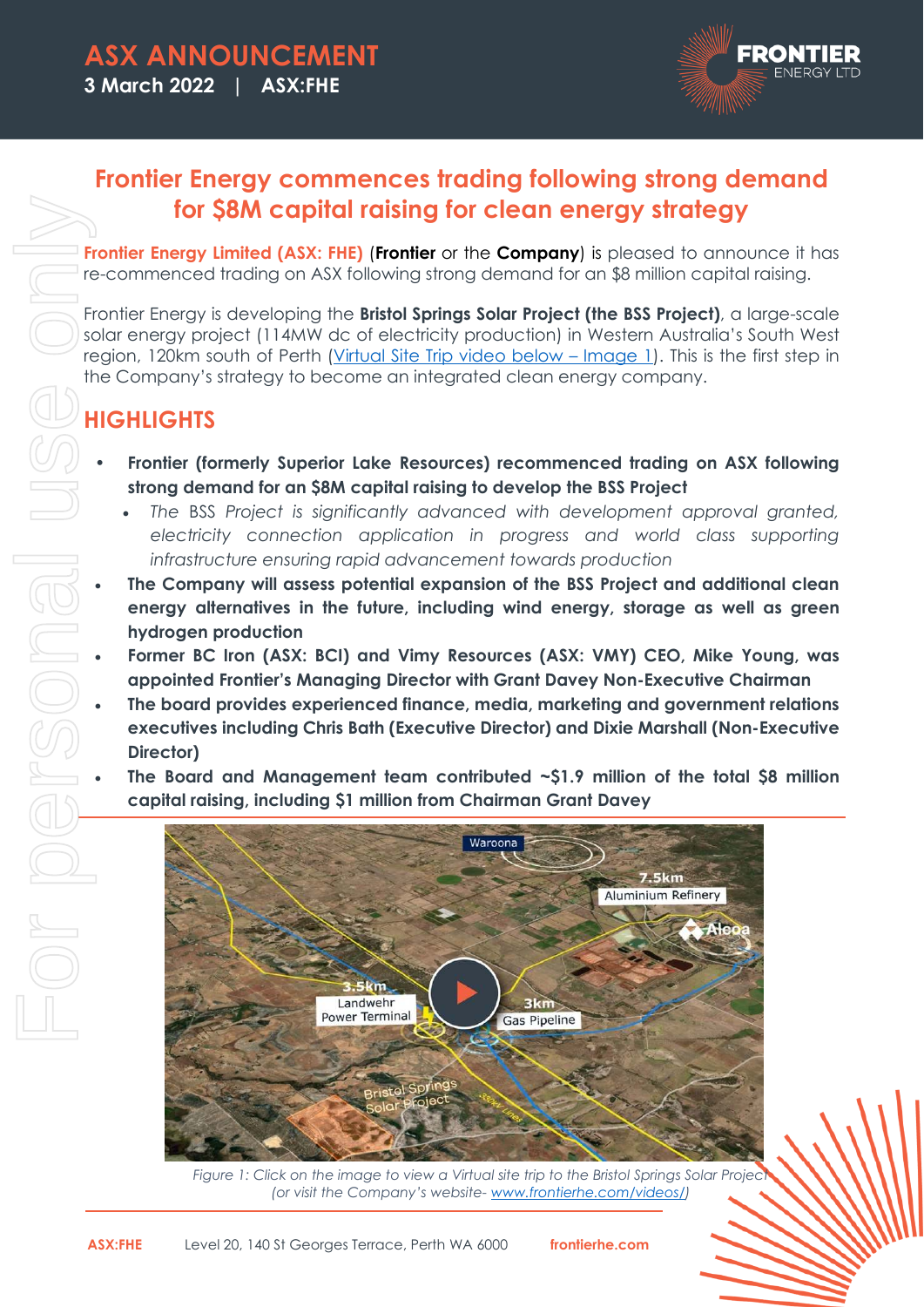

**Managing Director Mike Young said,** *"The renewable energy industry offers significant growth opportunities, particularly to support nearby aluminium mining and the Collie and Kwinana industrial precincts, all of which require massive decarbonisation. This is why we decided to transition from mining exploration and focus on clean energy opportunities. "The BSS Project is strategically located in the heart of WA's southwest, one of the fastest* 

*growing regional areas in Australia. The local population and the WA Government are extremely supportive and progressive regarding the future requirement for renewable energy solutions in the region.* 

*"The BSS Project is close to the Port of Bunbury and is well located near excellent supporting infrastructure including, roads, water, airports, multiple ports, and a highly skilled local workforce, giving it an advantage over similar but more isolated projects."* 

Mr Young, former BC Iron and Vimy Resources chief, is part of an impressive Board and Management Team at Frontier Energy, including Grant Davey as Chairman, experienced Chartered Accountant Chris Bath as Executive Director and Chief Financial Officer (CFO) and senior WA media and advertising executive Dixie Marshall as a Non-Executive Director.

*"We have assembled a balanced and well-respected board of directors and management team, with extensive Western Australian experience in project development and capital markets,"* Mr Young said.

"*Importantly, we have strong relationships with key stakeholders, including major players in the Western Australian electricity market, end users, local communities and both State and Federal government".* 

*"One area we are keen to assess is production of green hydrogen. This is in line with the WA Government's plan to produce and export green hydrogen by 2030 in the same quantity as LNG gas produced for export. This strategy, led by Hydrogen Minister Alannah MacTiernan,*  has highlighted the need for WA green energy projects and hydrogen manufacturing *capability".* 

"*We will also look at investing in other renewable energy projects, such as wind projects or other solar projects.*"

## **Bristol Springs Solar Project**

Frontier is developing the BSS Project, a large-scale solar energy project in Western Australia's South West region, 120km south of Perth.

The BSS Project is designed initially to produce 114MWdc of electricity, incorporating the latest generation technology to deliver a relatively low-cost energy solution connected into the backbone of the South West Interconnected System (SWIS).

The BSS Project has received development approval from the WA Regional Development Assessment Panel, and an application for an electricity transfer access contract (ETAC) is in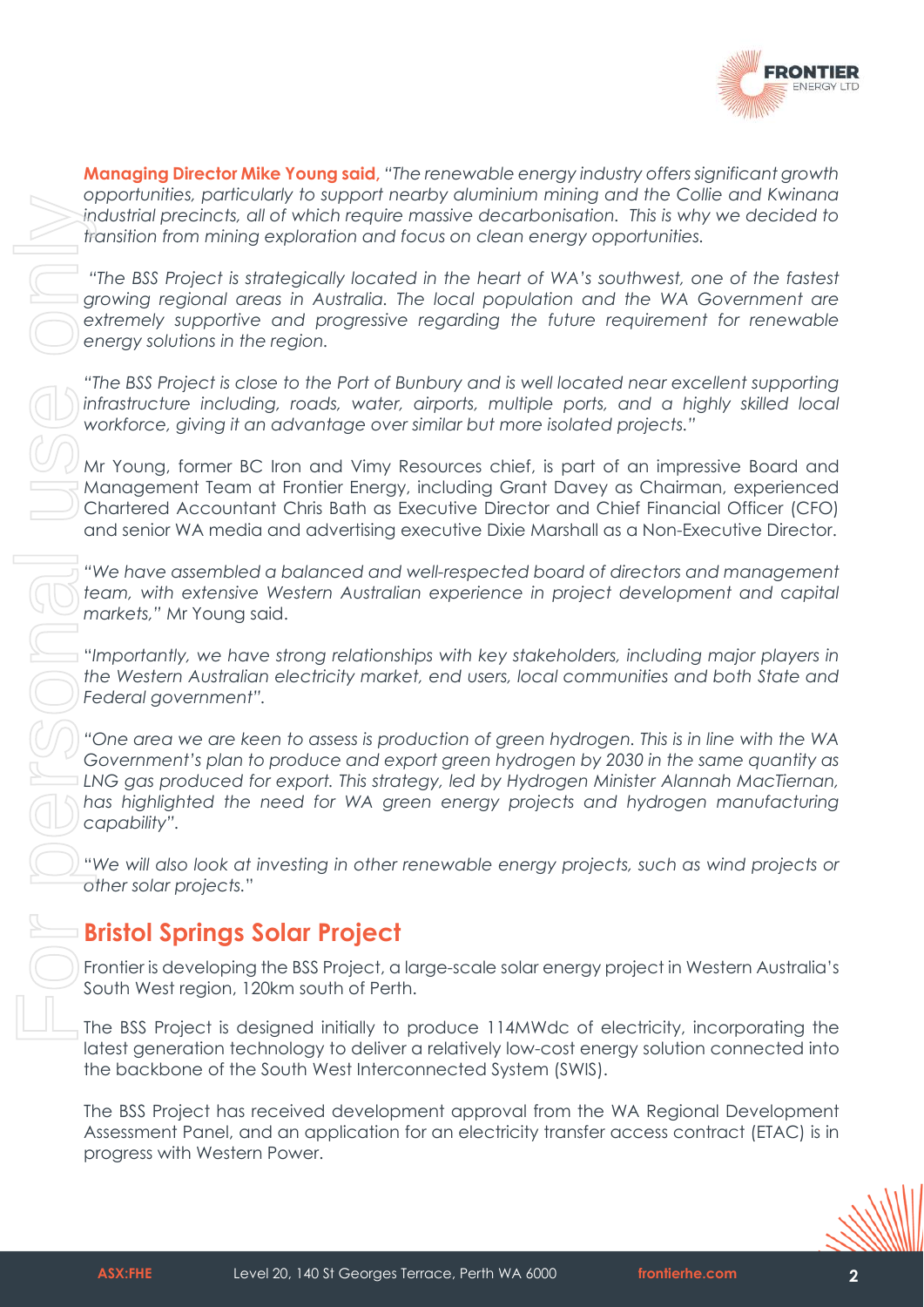

The ETAC will provide the Company with access to the SWIS. Additional land acquisition opportunities are available that could allow an increase in solar power generation of up to



*Figure 2: 330Kv Lines within 3km from BSS* 



*Figure 3: Aerial view of the Bristol Springs Solar site* 

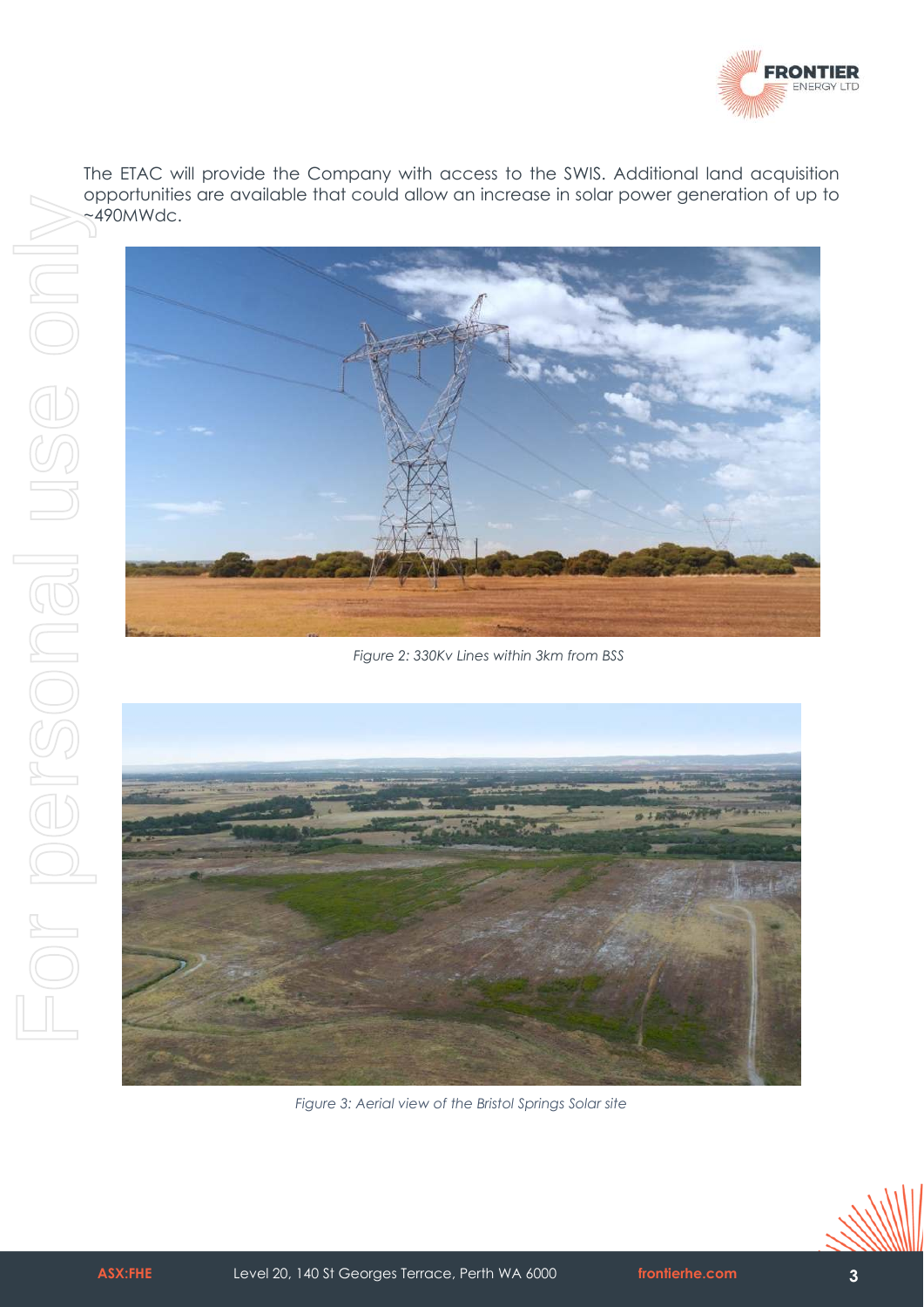



*Figure 4: Landwehr Terminal – 33/330kV transformer* 



*Figure 5: Waroona town – 8k from the BSS Project* 

### **Use of Funds**

The Company will use funds from the capital raising to continue development of the BSS Project, including payment of land option and lease fees, complete solar front end engineering design (FEED), undertake a range of studies relating to the project and for working capital and transaction expenses. It will also assess other renewable energy projects,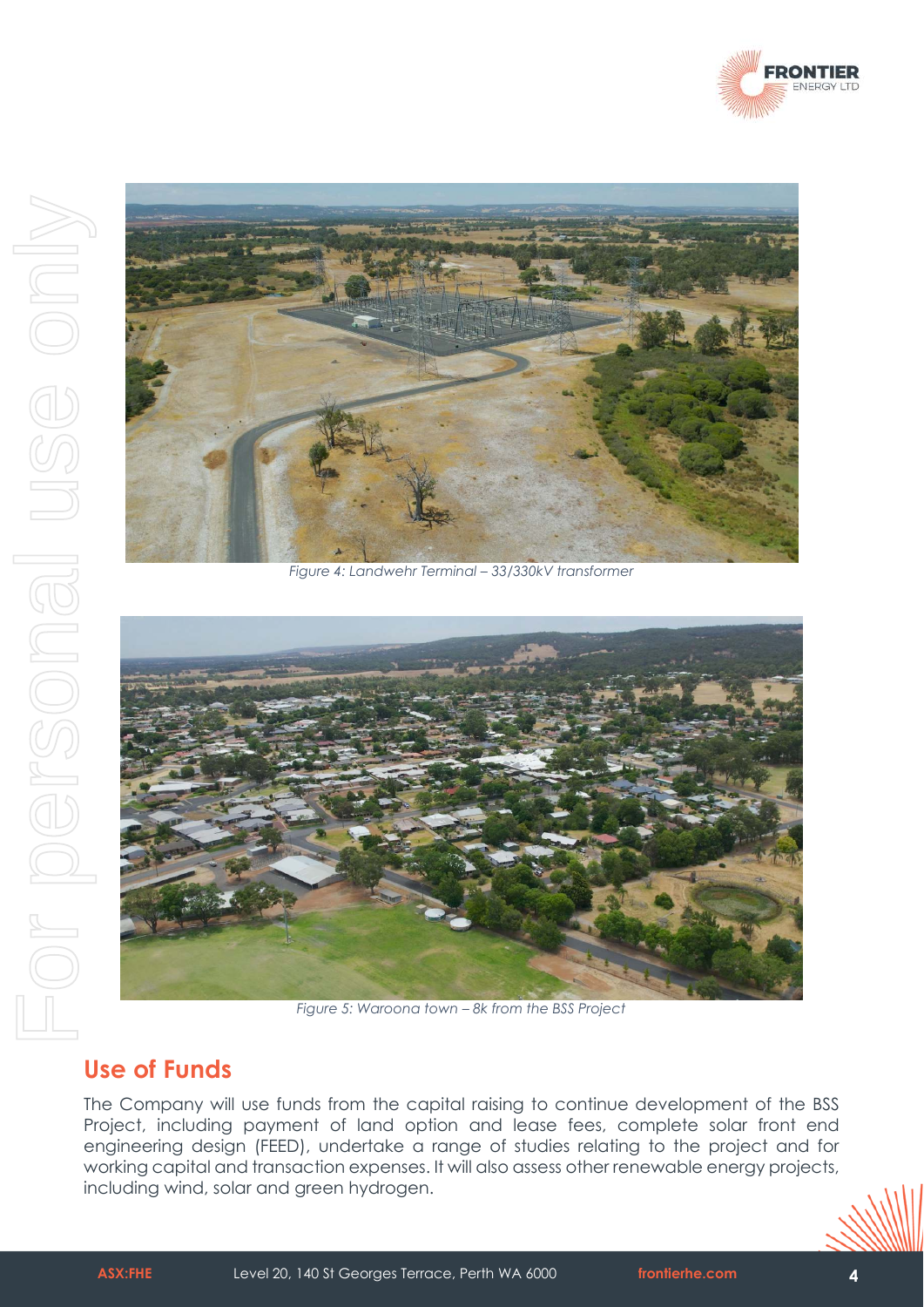

The Company has re-complied with ASX Listing Rules Chapters 1 and 2 reflecting the change in its principal activities from a mining exploration company to a clean energy company.

BW Equities was Lead Manager to Frontier Energy's \$8 million capital raising.

**Authorised for release by Frontier Energy's Board of Directors.** 

#### **ENDS**

To learn more about the Company, please visit www.frontierhe.com, or contact:

**Mike Young Managing Director**  +61 8 9200 3428 myoung@frontierhe.com

**Adam Kiley Corporate Development** +61 8 9200 3428 akiley@frontierhe.com